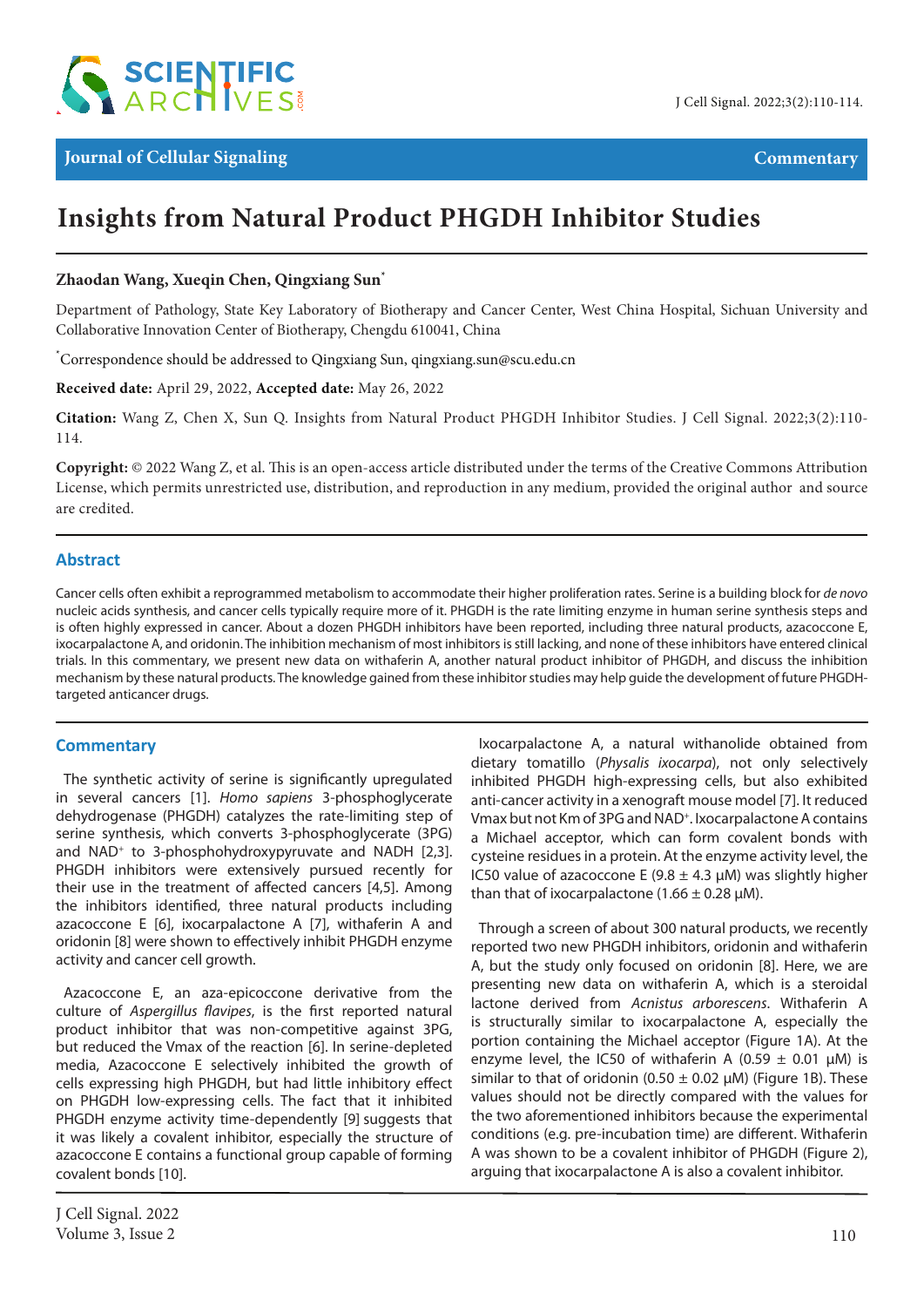



J Cell Signal. 2022 Volume 3, Issue 2 111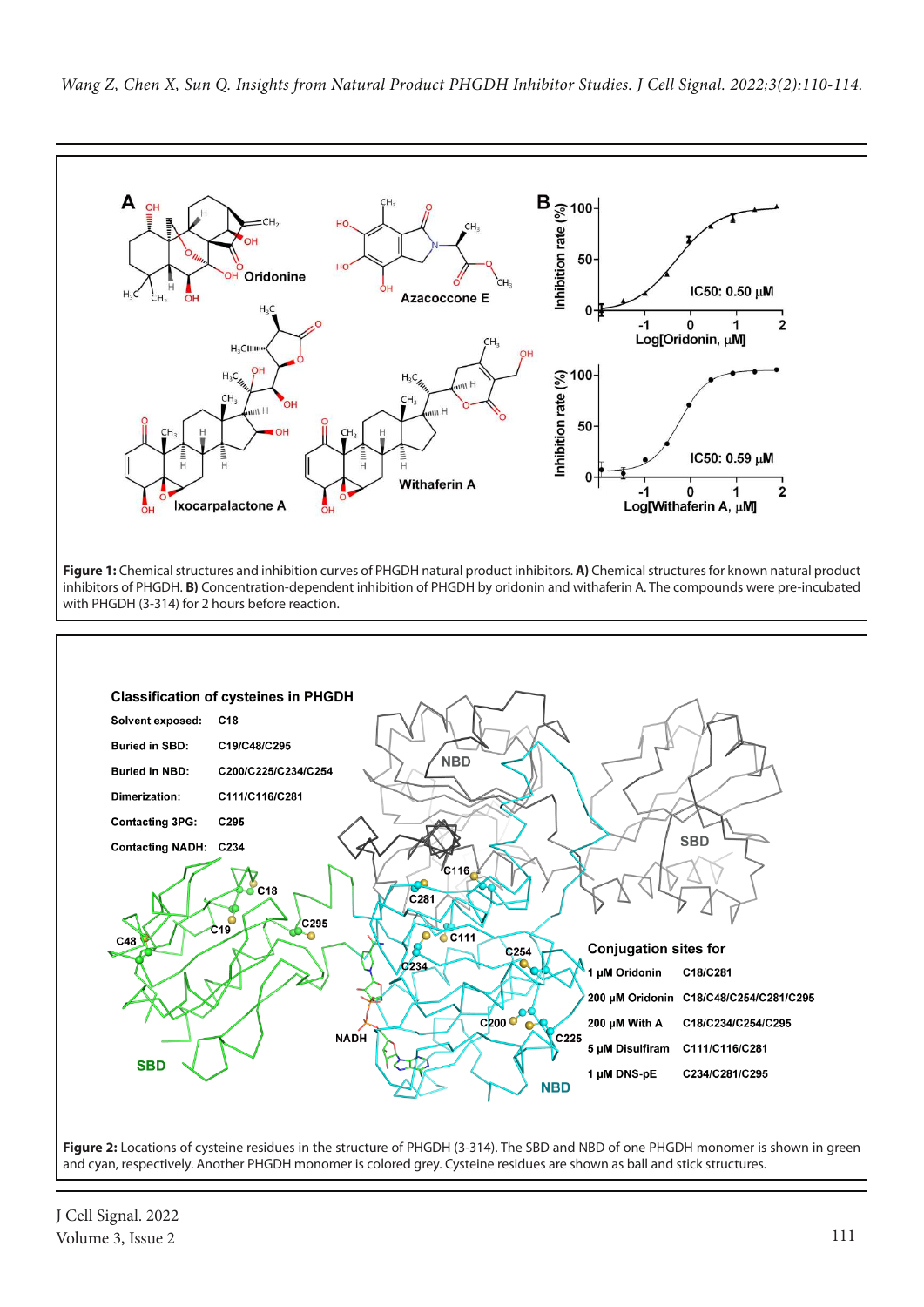Oridonin is a kaurene-type diterpenoid isolated from *Rabdosia rubescens.* Oridonin was a covalent PHGDH inhibitor with antiproliferative activity on cancer cells [8]. Unlike azacoccone E and ixocarpalactone A, oridonin notably reduced the Km of 3PG, but barely affected the Vmax of PHGDH.

Crystal structures often provide powerful insights into the inhibition mechanism of compounds [11]. The cocrystallization of several PHGDH-inhibitor complexes was attempted, but only the complex crystal structure of PHGDH and oridonin was successfully obtained [8]. Oridonin bound in the substrate binding domain (SBD) of PGHDH, covalently linked to C18. Structural analysis revealed that a 3PGinteracting residue R54 was dislocated upon oridonin binding. R54 and C18 mutations (R54A or C18W or C18Y) that mimic the binding effect of oridonin, were shown to reduce the Km of 3PG. Therefore, oridonin binding to C18 allosterically reduced the substrate affinity of PHGDH. This newly identified allostery may help the design of allosteric drugs, which are sometimes more advantageous over orthosteric drugs [12].

Cysteine to serine mutation is often used to validate whether a site is responsible for the observed effects of a covalent inhibitor [13]. Surprisingly, oridonin inhibited C18S and WT PHGDH with similar IC50 values [8]. Isothermal titration calorimetry (ITC) also indicated that more oridonin molecules were bound per PHGDH molecule. Therefore, there are more oridonin binding sites in PHGDH, and binding to these sites played a redundant role in PHGDH inhibition.

Oridonin contains a Michael acceptor that can covalently bind to cysteine residues [14]. There are altogether 11 cysteine residues in SBD and the NAD<sup>+</sup> binding domain (NBD) of PHGDH (Figure 2). Only the crystallographically oridonin-conjugated C18 is solvent exposed. Other residues are mostly buried inside the protein or in the dimerization interface. Covalent modifications to C295 and C234 are expected to disrupt the binding of 3PG and NAD<sup>+</sup>, respectively. Mass spectrometry showed that oridonin bound to multiple cysteine residues in PHGDH, and the number of sites depended on the concentration of oridonin [8]. A low concentration oridonin bound to C18 and C281. Binding to C281 is expected to disrupt dimerization and inhibit PHGDH, since the enzyme activity is dimerization dependent [15].

Except for NAD<sup>+</sup> competitive inhibitors, most known PHGDH inhibitors including CBR-5884, PKUMDL-WQ-2101, disulfiram, DNS-pE, and the four natural products contain covalentbinding functional groups [6-8,16-19]. A high concentration withaferin A bound to C18, C234, C254, and C295 (Figure 2), suggesting that it may disrupt binding of 3PG and NAD<sup>+</sup> to PHGDH. Disulfiram, an anti-alcohol drug, bound to C111, C116, and C281 [18], thus would disrupt protein dimerization. DNSpE is likely bound to C234, C281, and C295 [19]. In a proteomic survey, multiple PHGDH cysteine residues including C18, C48, C116, C234, C254, C281, and C295 were reported to be reactive to high concentrations of small covalent modifiers [20]. Although different compounds bound to different sites, they all bound to multiple cysteine residues in PHGDH. This suggests that PHGDH is susceptible to cysteine covalent modification, and that other covalent inhibitors probably also inhibit PHGDH by binding to multiple cysteine residues.

It has been reported that oridonin degraded several cellular proteins including BCL-ABL, Glut1, MCT1, FAS [21- 23]. Oridonin also induced proteasome-dependent PHGDH degradation in human cells [8]. Analysis using differential scanning fluorescence, GTA cross-linking, and size-exclusion chromatography showed that oridonin reduced the stability of PHGDH, and caused protein aggregation/precipitation [8]. These observations could explain why PHGDH was degraded in oridonin-treated cells, as cellular aggregates are often cleared by degradation machineries [24]. The other cellular targets of oridonin were probably cleared by the same aggregation-degradation mechanism.

Oridonin-induced protein aggregation may be due to two reasons. As a highly hydrophobic molecule [25], oridonin can increase the hydrophobicity of conjugated proteins, thereby promoting their aggregation/precipitation. Alternatively, binding to buried cysteine residues disrupts the protein's local folding, causing it to aggregate. At 20 µM concentration, NCT-503 (non-covalent), but not BI-4916 (NAD competitive) and CBR-5884 were shown to induced PHGDH clearance [8]. This suggests that NCT503 (at 20 µM) is 'on target' in cells, and that covalent-binding is not essential for PHGDH clearance. The aggregating-degrading ability of oridonin may be shared by other natural product PHGDH inhibitors, but more investigations are needed.

While testing whether cancer mutants were sensitive to oridonin, many cancer mutants (6 out of 8) were found to have impaired enzyme activity [8]. This seems to contradict the notion that cancer cells require more serine synthesis [26-28]. Several studies have demonstrated non-metabolic roles of PHGDH in different cancers [29-31]. For example, PHGDH interacted with the translation initiation factors eIF4A1 and eIF4E to facilitate the assembly of the translation initiation complex, thereby promoting the development of pancreatic cancer [30]. PHGDH was also reported to interact with and stabilize FOXM1 at the protein level, promoting the proliferation, invasion, and tumorigenicity of glioma cells [32]. Therefore, rather than focusing on inhibiting enzyme activity, it may be more desirable to develop PHGDH-degrading inhibitors, which may have a broader application in PHGDHdependent cancers.

In summary, four natural products were shown to directly engage and inhibit PHGDH. However, the inhibition mechanisms are quite different. Unlike Vmax type inhibitors azacoccone E and ixocarpalactone A, oridonin reduce the affinity of the substrate 3PG. The crystal structure indicates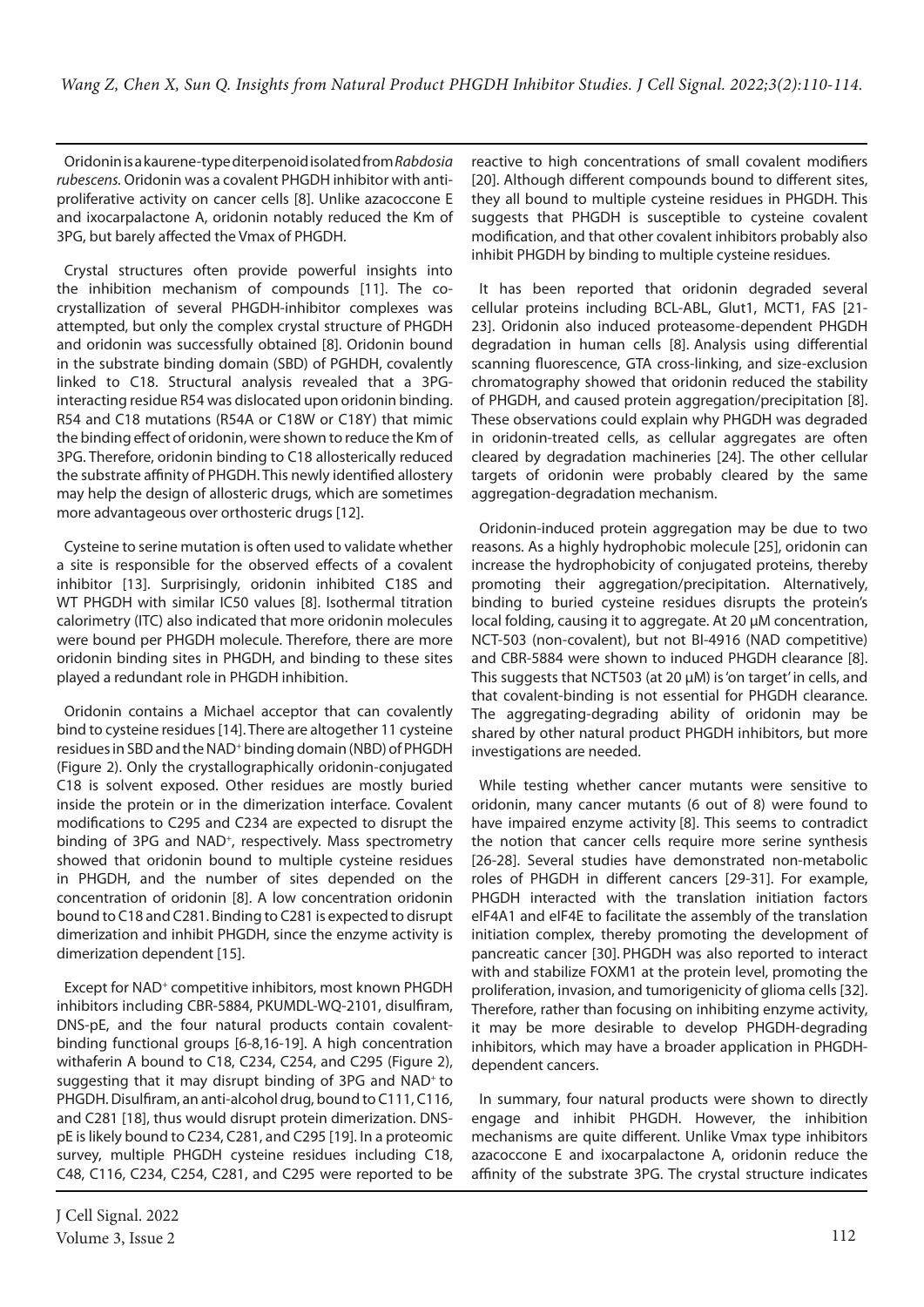that a critical substrate-binding residue was relocated upon oridonin binding. Furthermore, multiple cysteines in PHGDH were prone to covalent binding by different covalent inhibitors. Selective clearance of cellular PHGDH may represent a new strategy for the treatment of PHGDH-dependent cancers. The insights generated may facilitate the mechanistic study for other known inhibitors and the development of new PHGDH inhibitors.

## **Acknowledgement**

We thank Dr. Xiaofei Shen from the Hospital of Chengdu University of Traditional Chinese Medicine for helpful discussions.

## **Conflict of Interest**

The authors declare no conflict of interest.

### **References**

1. Mattaini KR, Sullivan MR, Vander Heiden MG. The importance of serine metabolism in cancer. Journal of Cell Biology. 2016 Aug 1;214(3):249-57.

2. Walsh DA, Sallach HJ. Purification and properties of chicken liver D-3-phosphoglycerate dehydrogenase. Biochemistry. 1965 Jun 1;4(6):1076-85.

3. Pizer LI. The pathway and control of serine biosynthesis in Escherichia coli. Journal of Biological Chemistry. 1963 Dec 1;238(12):3934-44.

4. Zhu J, Ma J, Wang X, Ma T, Zhang S, Wang W, et al. High Expression of PHGDH Predicts Poor Prognosis in Non–Small Cell Lung Cancer. Translational Oncology. 2016 Dec 1;9(6):592-9.

5. Song Z, Feng C, Lu Y, Lin Y, Dong C. PHGDH is an independent prognosis marker and contributes cell proliferation, migration and invasion in human pancreatic cancer. Gene. 2018 Feb 5;642:43-50.

6. Guo J, Gu X, Zheng M, Zhang Y, Chen L, Li H. Azacoccone E inhibits cancer cell growth by targeting 3-phosphoglycerate dehydrogenase. Bioorganic Chemistry. 2019 Jun 1;87:16-22.

7. Zheng M, Guo J, Xu J, Yang K, Tang R, Gu X, Li H, Chen L. Ixocarpalactone A from dietary tomatillo inhibits pancreatic cancer growth by targeting PHGDH. Food & Function. 2019;10(6):3386-95.

8. Tan Y, Zhou X, Gong Y, Gou K, Luo Y, Jia D, et al. Biophysical and biochemical properties of PHGDH revealed by studies on PHGDH inhibitors. Cellular and Molecular Life Sciences. 2022 Jan;79(1):1-3.

9. Harris CM, Foley SE, Goedken ER, Michalak M, Murdock S, Wilson NS. Merits and pitfalls in the characterization of covalent inhibitors of Bruton's tyrosine kinase. SLAS DISCOVERY: Advancing Life Sciences R&D. 2018 Dec;23(10):1040-50.

10. Velander P, Wu L, Ray WK, Helm RF, Xu B. Amylin amyloid inhibition by flavonoid baicalein: key roles of its vicinal

dihydroxyl groups of the catechol moiety. Biochemistry. 2016 Aug 9;55(31):4255-8.

11. Lonhienne T, Garcia MD, Pierens G, Mobli M, Nouwens A, Guddat LW. Structural insights into the mechanism of inhibition of AHAS by herbicides. Proceedings of the National Academy of Sciences. 2018 Feb 27;115(9):E1945-54.

12. Nussinov R, Tsai CJ. Allostery in disease and in drug discovery. Cell. 2013 Apr 11;153(2):293-305.

13. Lei Y, An Q, Shen XF, Sui M, Li C, Jia D, et al. Structure-guided design of the first noncovalent small-molecule inhibitor of CRM1. Journal of Medicinal Chemistry. 2021 May 11;64(10):6596-607.

14. Ding Y, Li D, Ding C, Wang P, Liu Z, Wold EA, et al. Regio-and stereospecific synthesis of oridonin D-ring aziridinated analogues for the treatment of triple-negative breast cancer via mediated irreversible covalent warheads. Journal of Medicinal Chemistry. 2018 Mar 12;61(7):2737-52.

15. Xu H, Qing X, Wang Q, Li C, Lai L. Dimerization of PHGDH via the catalytic unit is essential for its enzymatic function. Journal of Biological Chemistry. 2021 Jan 1;296.

16. Mullarky E, Lucki NC, Zavareh RB, Anglin JL, Gomes AP, Nicolay BN, et al. Identification of a small molecule inhibitor of 3-phosphoglycerate dehydrogenase to target serine biosynthesis in cancers. Proceedings of the National Academy of Sciences. 2016 Feb 16;113(7):1778-83.

17. Wang Q, Liberti MV, Liu P, Deng X, Liu Y, Locasale JW, et al. Rational design of selective allosteric inhibitors of PHGDH and serine synthesis with anti-tumor activity. Cell Chemical Biology. 2017 Jan 19;24(1):55-65.

18. Spillier Q, Vertommen D, Ravez S, Marteau R, Thémans Q, Corbet C, et al. Anti-alcohol abuse drug disulfiram inhibits human PHGDH via disruption of its active tetrameric form through a specific cysteine oxidation. Scientific Reports. 2019 Mar 18;9(1):4737.

19. Pan S, Jang SY, Liew SS, Fu J, Wang D, Lee JS, et al. A Vinyl Sulfone‐Based Fluorogenic Probe Capable of Selective Labeling of PHGDH in Live Mammalian Cells. Angewandte Chemie International Edition. 2018 Jan 8;57(2):579-83.

20. Backus KM, Correia BE, Lum KM, Forli S, Horning BD, González-Páez GE, et al. Proteome-wide covalent ligand discovery in native biological systems. Nature. 2016 Jun;534(7608):570-4.

21. Yao Z, Xie F, Li M, Liang Z, Xu W, Yang J, et al. Oridonin induces autophagy via inhibition of glucose metabolism in p53-mutated colorectal cancer cells. Cell Death & Disease. 2017 Feb;8(2):e2633.

22. Huang H, Weng H, Dong B, Zhao P, Zhou H, Qu L. Oridonin triggers chaperon-mediated proteasomal degradation of BCR-ABL in leukemia. Scientific Reports. 2017 Jan 27;7:41525.

23. Kwan HY, Yang Z, Fong WF, Hu YM, Yu ZL, Hsiao WL. The anticancer effect of oridonin is mediated by fatty acid synthase suppression in human colorectal cancer cells. Journal of